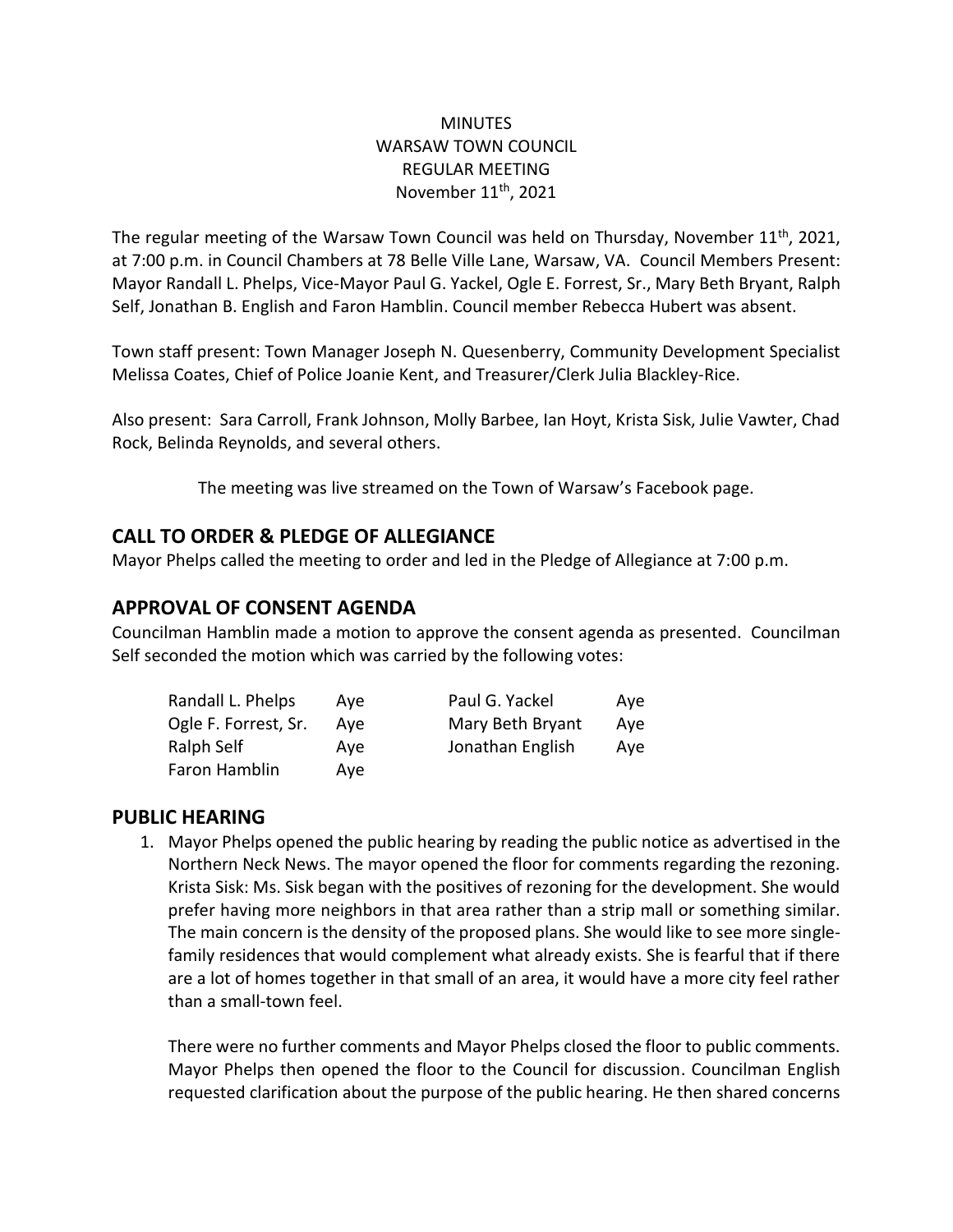that sparked from a meeting with Sherriff Steve Smith and the County Administrator. Councilman Hamblin commented that he would like to see it rezoned for homes rather than businesses. Vice mayor Yackel agreed with councilman Hamblin; there is limited space for housing. He understands the concerns, but he does believe rezoning is in the best interest of the Town. Mayor Phelps then asked Ian Hoyt with Style Craft to speak regarding the project. Mr. Hoyt spoke on the proposed layout and on the history of the company.

Councilman Ogle Forrest made a motion to approve the zoning amendment to change from C-2 to R-12 for tax parcel 24-6. Councilman Hamblin seconded the motion, carried by the following votes:

| Randall L. Phelps    | Ave | Paul G. Yackel   | Ave |
|----------------------|-----|------------------|-----|
| Ogle F. Forrest, Sr. | Ave | Mary Beth Bryant | Ave |
| Ralph Self           | Ave | Jonathan English | Ave |
| Faron Hamblin        | Ave |                  |     |

Mayor Phelps closed the public hearing.

2. Mayor Phelps opened the second public hearing by reading the public notice as advertised in the Northern Neck News. The mayor opened the floor to the public for comments. Belinda Reynolds: Ms. Reynolds spoke against the time change. Her concerns were that the citizens would not be able to make it in time to make public comments.

There were no further comments and Mayor Phelps closed the floor to public comments. Mayor Phelps opened the floor to Town Council for discussion. Councilman English spoke on his concerns with having very late nights and would be in favor of having an earlier meeting. Councilman Self spoke on his concerns with office staff having long days and late nights. Mayor Phelps spoke on his concerns with not being able to interact with potential businesses, partners, community members, etc. due to having the meetings at a later time. He mentioned that if citizens cannot make it by 6, they do have the option to send public comment ahead of time. Councilman Hamblin spoke on council wanting to have the community members present and engaged. Vice-Mayor Yackel spoke on his concerns with the time change and understood not being able to make it on time if you work.

Councilman English made a motion to change the time of Town Council meetings from 7pm to 6pm with the opportunity to contact the Town office with any public comments. Councilman Self seconded the motion, carried by the following votes:

| Randall L. Phelps                       | No. | Paul G. Yackel   | No. |
|-----------------------------------------|-----|------------------|-----|
| Ogle F. Forrest, Sr.                    | Ave | Mary Beth Bryant | Aye |
| Ralph Self                              | Ave | Jonathan English | Aye |
| Faron Hamblin                           | Ave |                  |     |
| Mayor Phelps closed the public hearing. |     |                  |     |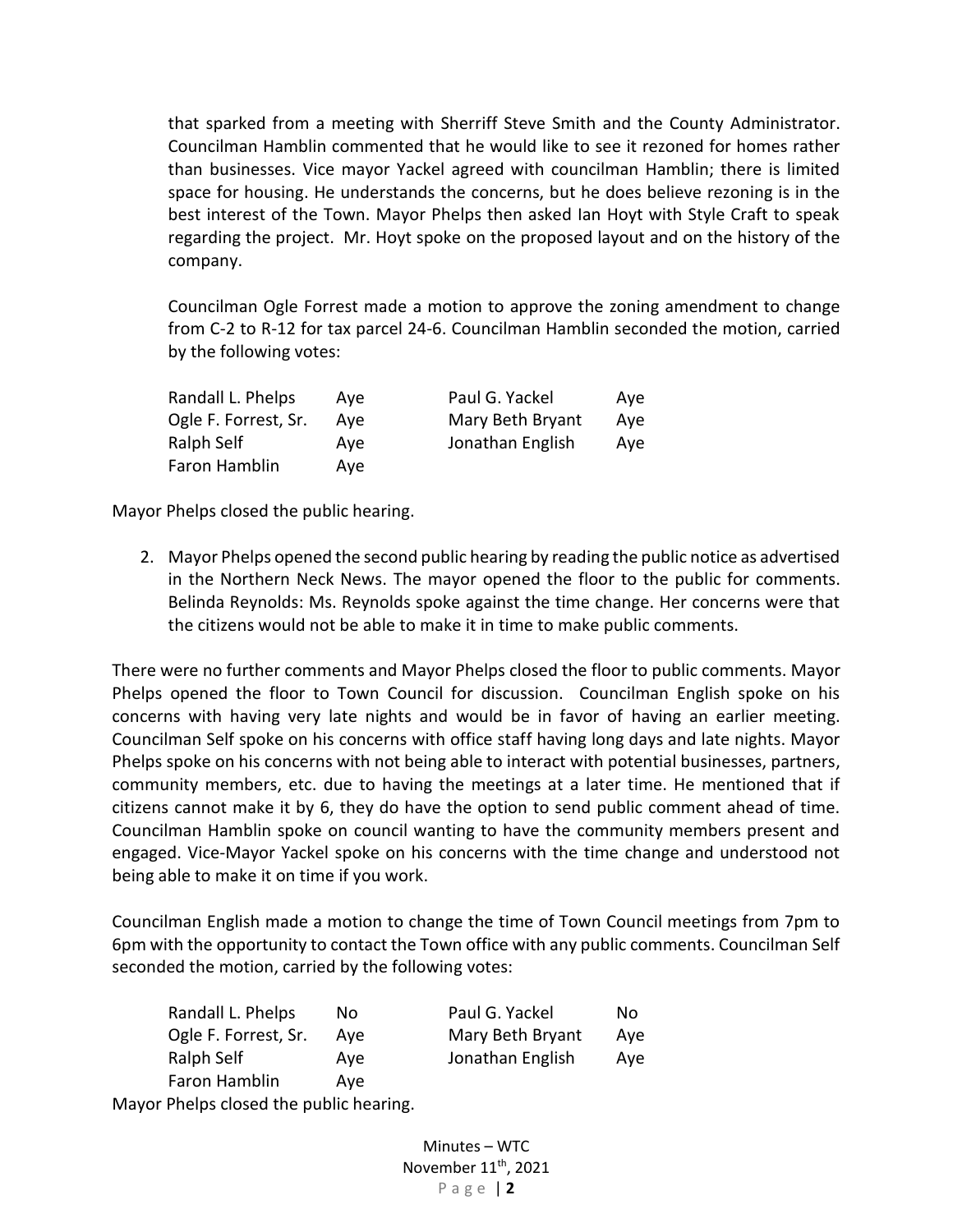## **PUBLIC COMMENT**

Mayor Phelps opened the public comment portion of the meeting. Sara Caroll spoke regarding a school zone for Cuddle Bugs. She stated she was not concerned about having a school zone during the day, but she was concerned about the speed differences. As chamber president, she wanted to thank the Town for their support of Warsaw Fest. They are going to announce their shop local giveaway soon.

Mayor Phelps closed the public comment portion of the meeting.

### **REPORTS**

Mayor's Report: Deferred

Town Manager's Report:

- 1. Christmas Dinner- Christmas Dinner will be 12/14 at Relish at 6pm.
- 2. Christmas Parade- The Main Street program will have their Christmas Parade on 12/4 at 3pm. It will be the route used in previous years.
- 3. Holiday Market- The Main Street program will also have a holiday market on 12/4 at the Town Park.
- 4. Christmas Town- The Town is having Christmas Town on 12/10 from 5pm to 10pm. If you can make it, please come out.
- 5. Town office closure- The Town office is closed on 11/12 in observance of Veteran's Day.

Police Report: There were 165 calls for service, 43 traffic stops, 28 summonses issued, 4 arrests, did traffic control for a 5k run and participated in Trunk or Treat.

Planning Commission: Councilwoman Bryant reported that the Planning Commission did meet and voted to recommend approval of RDK Land Holdings ordinance amendments.

Northern Neck Regional Jail: Report is in packet.

Council Committee Reports: No meeting scheduled.

WWTP Report: Given by Town Manager Joseph Quesenberry. We are working with Dr. Mutoti and we have the ability to accommodate a lot of new things in town. Everything seems to be running smoothly.

### **OLD BUSINESS**

Projects Report:

We did receive the planning grant for the Housing project and the Scott Town community was included as a portion of the project. We will get that team back together and start on that process. The Town will go door to door and send information to residents in the project area.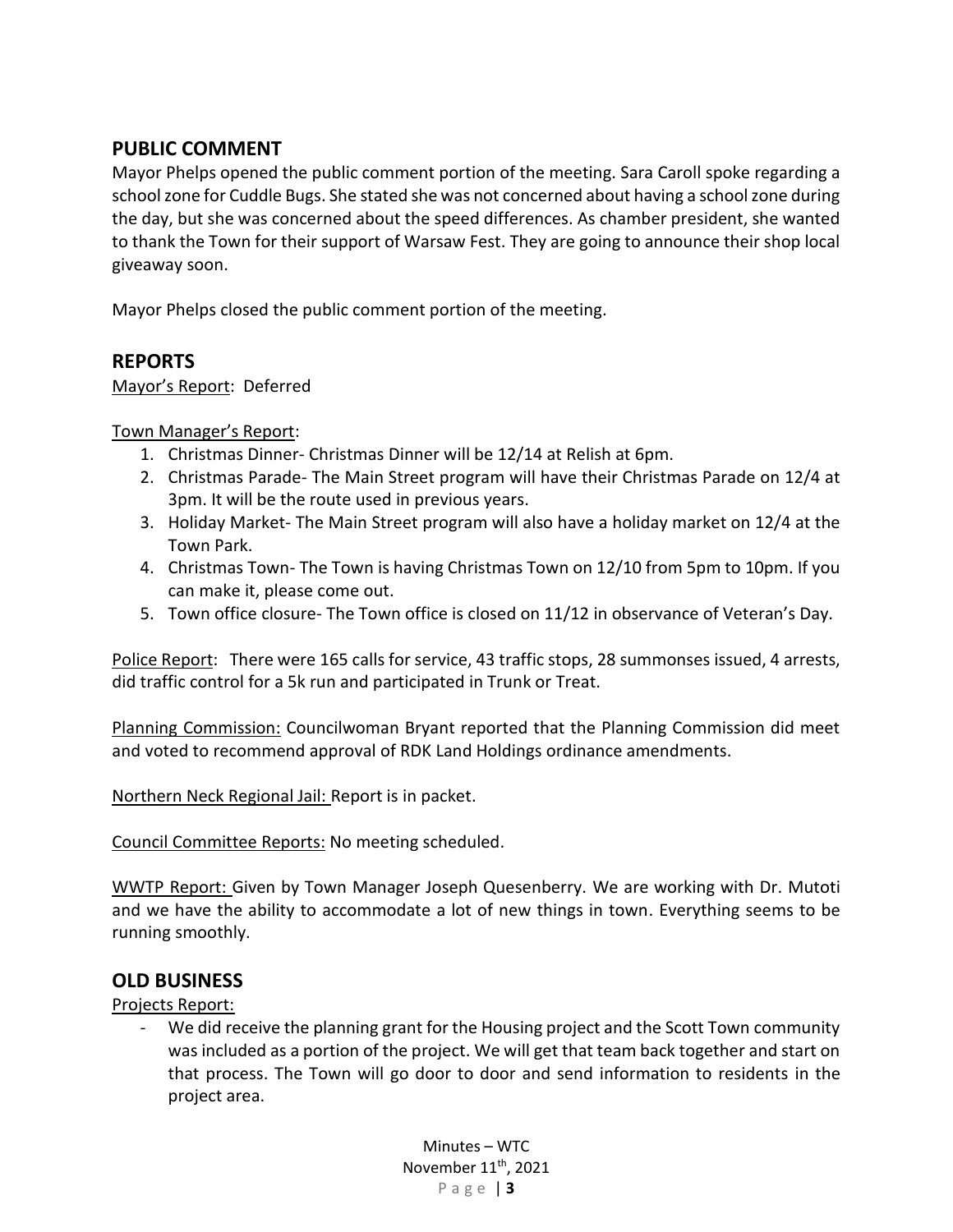- We are still trying to fill vacant spots Downtown and we have new tenants coming in.
- We are starting on an irrigation plan for the Bounds and Dominion is starting to install more lighting.

#### Christmas Town Update:

We are excited to say we have a lot of vendors for the event. Main Street will be closed from St. Johns to the area around AmeriGas. Relish will be providing oysters and alcohol. There will be carriage rides, roasted chestnuts, Santa and Mrs. Claus, a concert with Old Rapp providing drinks, an ice rink, a swing ride, and a small train. We are working with sponsors to cover costs. We are very excited to see the turnout.

#### **NEW BUSINESS**

Speed limit discussion- Some concerns were brought up about the speed limit on Hamilton Blvd. We would need to adopt a resolution to adopt those new speed limits. In the Warsaw Professional Arts building there is a school for autistic children coming in, and that was locked in for a 10-year lease. Based on that information, we might need to consider reducing the speed. Chief Kent said that there have been reports of speeding on Hamilton, and they have started to run radar in that area. Overall, Council would like to see Hamilton Blvd and the entirety of Main Street as posted 25mph zones. Councilman Self would like to see this speed enforced very heavily.

Final Downtown Parking improvements- Joseph Quesenberry reviewed the results of the parking study that was done with the Council. Parking improvements will be made along Main Street and along Belle Ville. There will also be an added Crosswalk near Hunan Village.

#### **CLOSED SESSION: Personnel – Section 2.2-3711 A5 (Prospective Business)**

Vice-Mayor Yackel moved to enter closed session in accordance with Section 2.2-3711A (5) Prospective Business of the Virginia Freedom of Information Act. The motion was seconded by Councilman Forrest and carried with the following votes.

| Randall L. Phelps    | Ave | Paul G. Yackel   | Ave |
|----------------------|-----|------------------|-----|
| Ogle F. Forrest, Sr. | Ave | Mary Beth Bryant | Aye |
| Ralph Self           | Ave | Jonathan English | Ave |
| Faron Hamblin        | Ave |                  |     |

Councilman Hamblin moved to come out of closed session and reenter regular session. The motion was seconded by Councilwoman Bryant and carried with the following votes.

| Randall L. Phelps    | Ave | Paul G. Yackel   | Ave |
|----------------------|-----|------------------|-----|
| Ogle F. Forrest, Sr. | Ave | Mary Beth Bryant | Ave |
| Ralph Self           | Ave | Jonathan English | Ave |
| Faron Hamblin        | Ave |                  |     |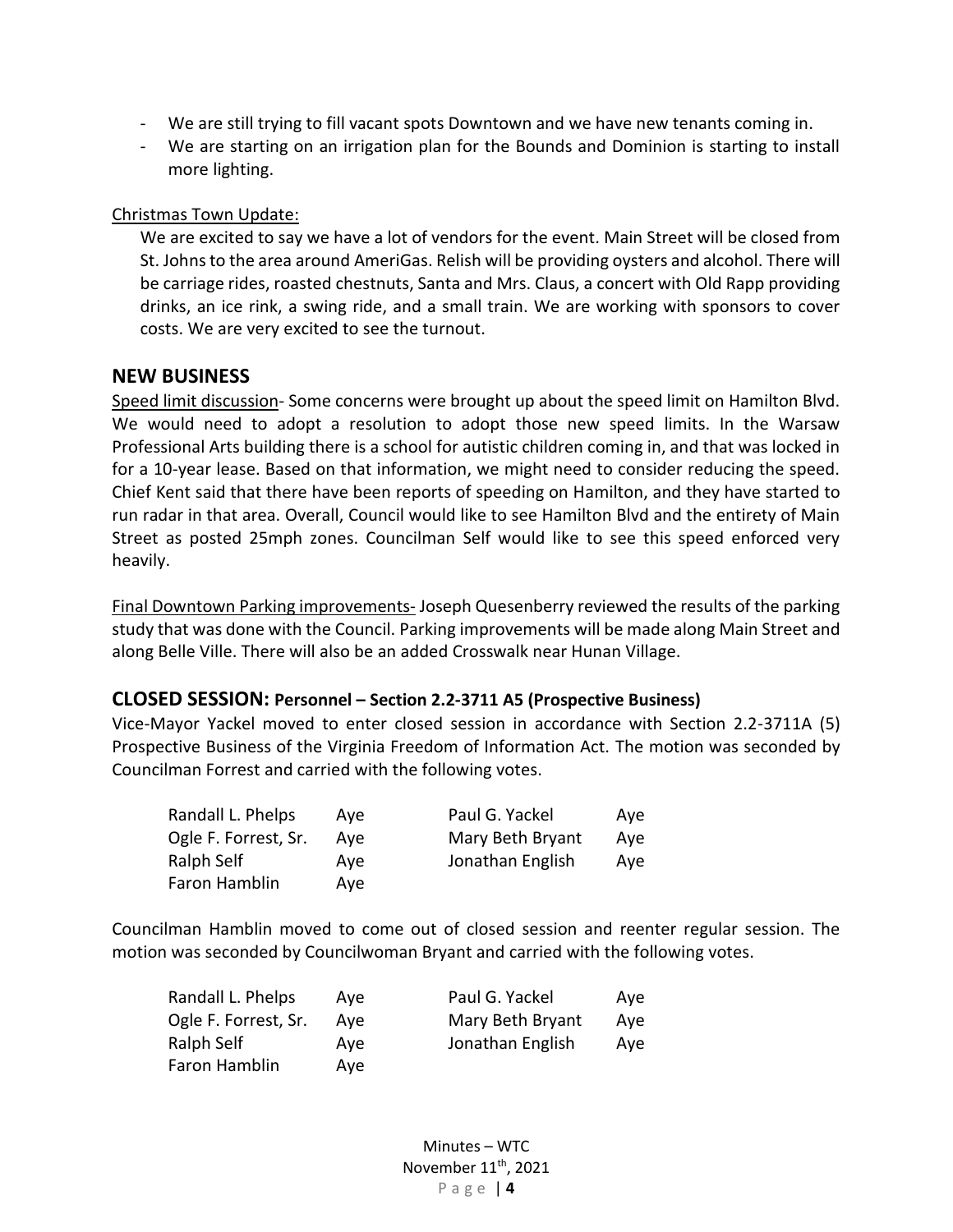Council then certified by roll call vote that they only discussed matters citied in the motion to enter closed session and legally permitted to be so discussed in the Virginia Freedom of Information Act subsections cited in the motion to enter closed session. The roll call votes are as follows.

| Randall L. Phelps    | Ave | Paul G. Yackel   | Ave |
|----------------------|-----|------------------|-----|
| Ogle F. Forrest, Sr. | Ave | Mary Beth Bryant | Ave |
| Ralph Self           | Ave | Jonathan English | Ave |
| Faron Hamblin        | Ave |                  |     |

In action out of closed session, Councilman Hamblin moved to approve a \$3,600.00 economic incentive grant to Your Party Box. The motion was seconded by Councilwoman Bryant and carried with the following votes.

| Randall L. Phelps    | Ave | Paul G. Yackel   | Ave |
|----------------------|-----|------------------|-----|
| Ogle F. Forrest, Sr. | Ave | Mary Beth Bryant | Ave |
| Ralph Self           | Ave | Jonathan English | Ave |
| Faron Hamblin        | Ave |                  |     |

Councilman Self moved to approve a \$7,200.00 economic incentive grant to Finn & Pearl. The motion was seconded by Councilman Forrest and carried with the following votes.

| Randall L. Phelps    | Ave | Paul G. Yackel   | Ave |
|----------------------|-----|------------------|-----|
| Ogle F. Forrest, Sr. | Ave | Mary Beth Bryant | Ave |
| Ralph Self           | Ave | Jonathan English | Ave |
| Faron Hamblin        | Ave |                  |     |

Councilman Forrest moved to approve a \$7,200.00 economic incentive grant to WATER. The motion was seconded by Councilwoman Bryant and carried with the following votes.

| Randall L. Phelps    | Ave | Paul G. Yackel   | Ave |
|----------------------|-----|------------------|-----|
| Ogle F. Forrest, Sr. | Ave | Mary Beth Bryant | Ave |
| Ralph Self           | Ave | Jonathan English | Aye |
| Faron Hamblin        | Ave |                  |     |

Mayor Phelps informed the body that Councilman Hamblin and he had a community meeting with several prominent members of the black community. Mayor Phelps thought the meeting brought forth a good dialog on how to move forward, how the Council and the community at large can be more engaging and respectful. There will be additional conversations going forward but overall Mayor Phelps thought it was a very positive and beneficial meeting. Councilman Hamblin and Councilman Self both agreed with Mayor Phelps perspective on the meeting.